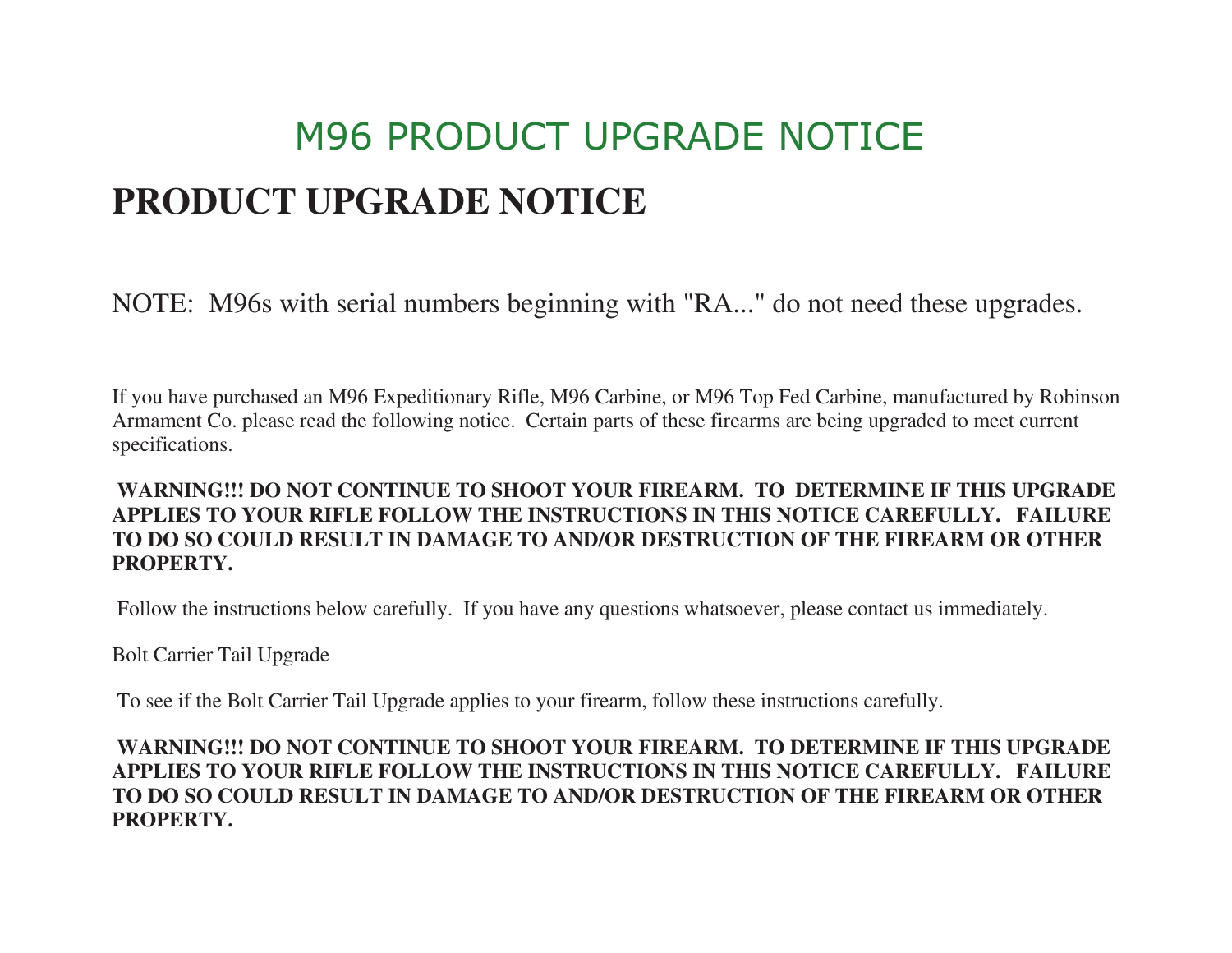STEP 1. Find your M96 Operator's Manual. If you do not have one, you can download a copy free from our website www.robarm.com, or call for Service at 801-355-0401.

STEP 2. Follow the instructions in the M96 Operator's Manual to Unload the firearm and Remove the Bolt Carrier from the firearm.

# STEP 3. Compare your Bolt Carrier Tail to those in Figure 1. below. **IF YOU HAVE A TYPE 1 BOLT CARRIER TAIL WITHOUT THE "HOLE" & THE "ROLL PIN", DO NOT CONTINUE TO FIRE YOUR**

 **FIREARM.** Immediately contact us and we will provide you with shipping instructions and a shipping authorizationnumber so that you can send us your complete Bolt Carrier. We will modify it and return it to you as soon as possible. If you have a Type 2 or Type 3 Bolt Carrier Tail **with** the "Hole & Roll Pin", this upgrade does not apply and you may continue to fire your rifle.

STEP 4. Call for Service at 801-355-0401 if you have any questions whatsoever.